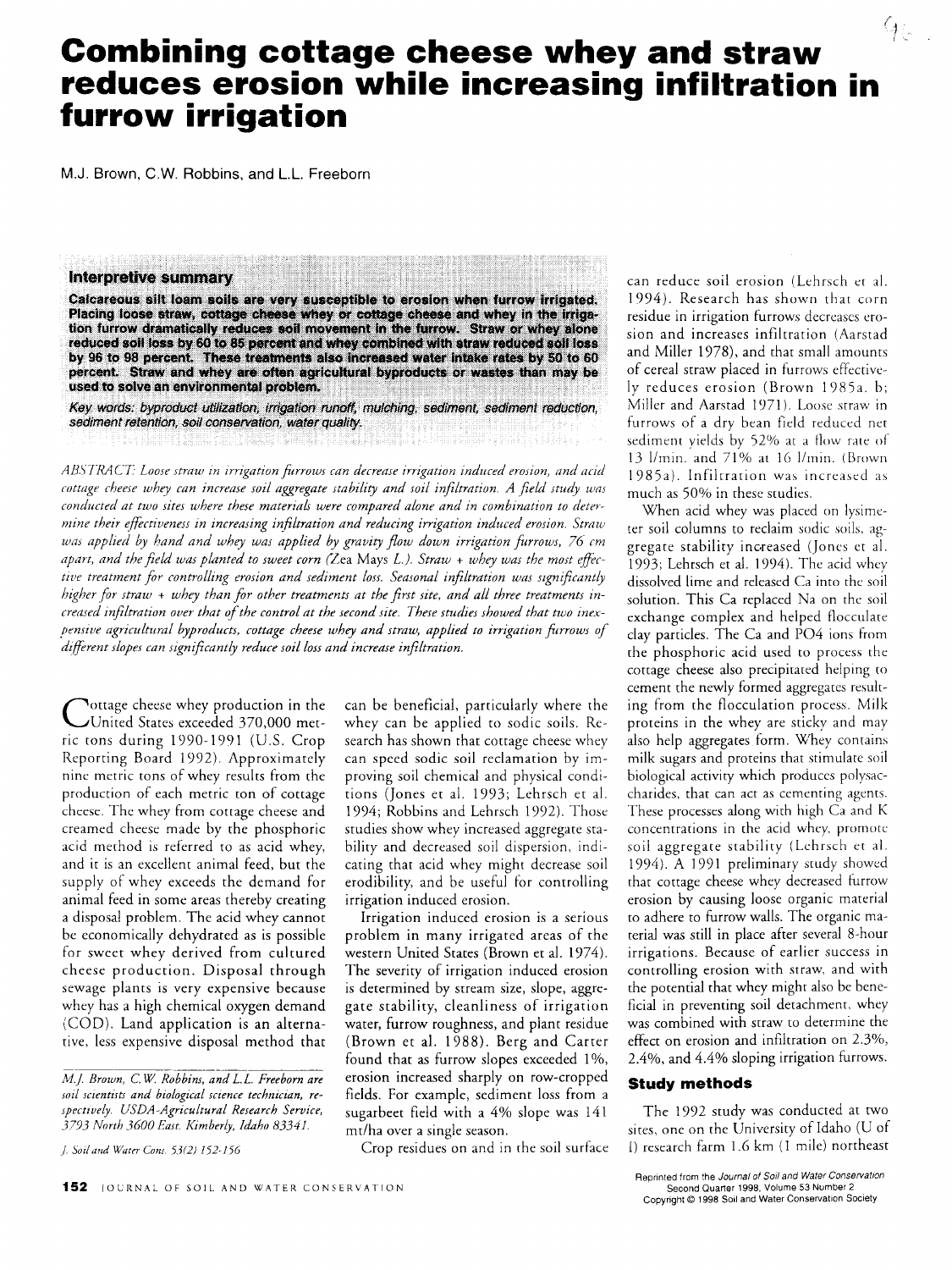**Table 1. Sediment outflows from USDA-ARS South Farm site 91-m furrows (1992)**

|                |           | TREATMENT |        |              |  |  |
|----------------|-----------|-----------|--------|--------------|--|--|
|                | Untreated | Whev      | Straw  | Straw + Whey |  |  |
| Irrigation No. |           | -kg/ha    |        |              |  |  |
|                | 7.260a    | 124b      | 70b    | 48b          |  |  |
| 2              | 25,829a   | 286b      | 1.000b | 70b          |  |  |
| 3              | 10.623a   | 661b      | 1.622b | 130b         |  |  |
| 4              | 6.421a    | 2.226b    | 2.468b | 144с         |  |  |
| 5              | 4.000a    | 1.895b    | 2.160b | 137c         |  |  |
| 6              | 3.027a    | 1.487b    | 862c   | 140d         |  |  |
|                | 1.921a    | 959b      | 786b   | 161c         |  |  |
| 8              | 1.613a    | 686b      | 502bc  | 156c         |  |  |
| Total          | 60.694a   | 8.324b    | 9.470b | 986b         |  |  |

Values in the same row with the same letter are not significantly different

of Kimberly, and the other on the USDA-ARS South Farm (ARS South Farm), 2.4 km (1.5 miles) southwest of Kimberly. The soil at both sites was Portneuf silt loam (coarse-silty, mixed, mesic, Durixerollic Calciorthid).

The U of I study area had previously been planted to sweet corn *(Zea Mays* L.), and the USDA-ARS South Farm to silage corn. Plots were plowed, roller-harrowed, chemically treated for weeds, furrowed, pre-plant irrigated, and planted to corn. All furrows in all treatments were 76 cm (30 inches) apart, center to center. The seedbed was clean-tilled and highly erodible because residue from the previous crop was completely turned under by moldboard plowing. These conditions are representative of local farming practices.

At each site, four treatments were replicated four times. The treatments were as follows: (1) untreated (control); (2) whey only; (3) straw only; and (4) straw  $+$  whey. Straw was applied by hand at both sites (treatments 3 and 4) at  $1.8 \text{ kg}/30 \text{ m}$  (4) lb/100 ft), equivalent to 780 kg/ha (700 lbs/acre). Cottage cheese whey was then applied by gravity flow to treatment 2 and 4. The whey used for this study was the byproduct of adding an equivalent of 3 g of concentrated phosphoric acid  $(H_3PO_4)$ to one kg of milk resulting in 0. 3% acid. The whey, as applied to the field, contained 21 mmol Ca, 4 mmol Mg, 16 mmol Na and 42 mmol K kg-' with an SAR of 3, pH of 3.3 to 3.8 and an EC of 7.7dSm<sup>-1</sup>. The whey was obtained from a local cheese plant and hauled to the experiment site in a 2,800 l (750 gal) tank truck. It was applied at 190 1/min (50 gal/min) rate until 280 1 (75 gal) had flowed into each treated furrow. This rate was sufficient to wet the furrow sides. There was very little within-furrow erosion during the application because of the whey's acid nature, viscosity and stickiness. Whey additions were ended when the flow had reached 75% of the furrow length, but the whey advance continued

to move for a few minutes. The whey stream did not reach the furrow ends and thus did not flow out of the plot area. All treated furrows received whey, straw, or whey + straw at the beginning of the growing season, and were allowed to dry and settle at least three days before the first irrigation. Whey was applied June 11, 1992, and the first irrigation occurred June 16, 1992, at the ARS South Farm site. At the U of I site, whey was applied July 6, 1992, and the first irrigation occurred July 9, 1992.

Some fields in southern Idaho vary in slope from the upper to lower end. The U of I plots were located on such a field. The total furrow length was 60 m (200 ft). The upper 30 meters (100 ft) had a 2.4% slope while the lower 30 meters had a 4.4% slope. Two small trapezoidal flumes were placed in each 60 m test furrow, one at 30 m from the furrow top and the second flume at the lower end 60 m from the furrow top, for flow rate measurements.

Irrigation water at the U of I site was applied at 11 1/min (3 gal/min) to all treatments for seven irrigations. Water moved through the upper 30 meters, and passed through the first flume where the flow rate was measured, and runoff samples were collected for sediment concentration determination. Data collected at this point were used to calculate sediment loss by the Imhoff cone method (Sojka et al. 1992), and infiltration by subtracting outflow from inflow. For discussion purposes data collected here will be referred to as "upper section." The water leaving these first flumes continued through the lower 30 meters and passed through the second flume. Data collected at this point were used to calculate sediment loss and infiltration for the total 60 meters of the field, and will be referred to as "total length" data. The duration of each irrigation was 12 hours.

Plots at the ARS South Farm site were 91 m (300 ft) long on a 2.3% slope. Data

for calculating sediment loss and infiltration were collected as the tail water passed through trapezoidal flumes located 91 m (300 ft) from the furrow inflow points. Irrigation water was applied at 15 1/min (4 gal/min) to all furrows in all treatments for eight irrigations.

During the first scheduled irrigation at the ARS South Farm a sudden storm developed with high velocity wind carrying freezing rain. As a result, the first irrigation was terminated after only 2.5 hours. All subsequent irrigations were 12 hours in duration.

# **Results and Discussion**

*Sediment loss.* The untreated plots on the ARS South Farm lost the most sediment in every irrigation with the highest single sediment discharge occurring during irrigation 2 (Table 1), where sediment loss decreased from a high of 25,829 kg/ha during irrigation 2 to a low of 1,613 kg/ha during the final irrigation. Low losses in the first compared to the second irrigation showed the impact of the storm impacted irrigation. The greatest sediment loss from the whey treated plots occurred during irrigation 4, and then losses gradually decreased for subsequent irrigations. Organic material in whey is readily decomposable, so, as the organic material decomposed it appeared to have lost most of its effectiveness in reducing erosion by the fourth irrigation. Some rechanncling during irrigations 4 and 5 increased sediment loss, but the furrows had stabilized by irrigation 6. Sediment loss from straw + whey treated plots tended to increase slowly as the season progressed. Sediment outflows from this treatment were significantly less than for all other treatments during irrigations 4, 5, 6, and 7.

Sediment loss from whey + straw was significantly less than from untreated or whey treated plots for irrigation 8. The sediment outflow totals from all three treated plots were significantly less than from the untreated plots, but were not significantly different from each other, at the 5% probability level. Although the numerical magnitude for total sediment loss of treatments 2 and 3 were much higher than treatment 4, they were not significantly different from each other (Table 1). This was because of the high variability, e.g., standard error was 6711, 1314, 1105 and 53 for treatments 1, 2, 3, and 4, respectively. Season-long sediment reduction for whey + straw was over 98% less than for the untreated plots. Whey alone reduced erosion by 86% and straw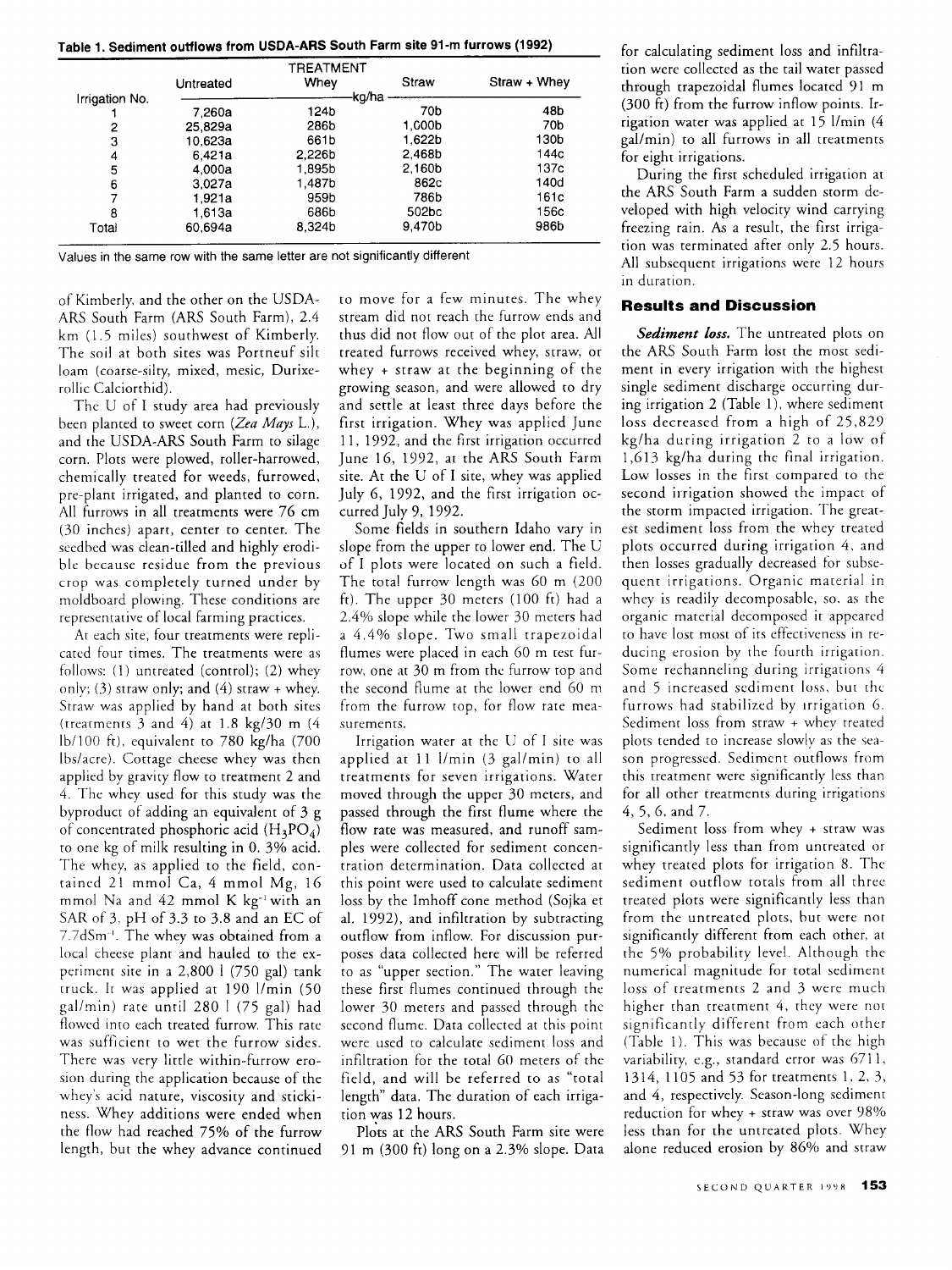alone by 84%.

Peak sediment outflows, from the upper section at the U of I site, occurred during irrigation 1 for untreated plots, irrigation 4 for whey plots, irrigation 2 for straw plots and irrigation 3 for straw + whey plots (Table 2). Sediment loss was significantly lower for straw and straw + whey treated plots compared to whey and untreated plots during irrigations 3, 4, 5, and 6, and for untreated plots for all 7 irrigations. Sediment loss for whey treated plots was significantly lower than from untreated plots for only irrigations 1 and 2.

However, the season total sediment loss from the upper section was significantly lower from all treated plots than from the control.

Sediment outflows from the total length at the U of I site peaked during irrigation 1 for untreated plots, irrigation 3 for whey, irrigation 2 for straw and irrigation 5 for straw + whey (Table 3). Sediment loss was significantly lower from straw and straw + whey treated plots than from untreated plots during all 7 irrigations. Sediment loss was significantly lower from straw treated plots than from whey and untreated plots during irrigations 3 through 7. Only during irrigation 1 was sediment loss from whey treated plots significantly lower than from untreated plots. The season total sediment loss from the total length was significantly lower for straw and straw + whey treated plots than from whey and untreated plots.

At the University of Idaho site some rechanneling increased sediment loss in the straw plots in the 4.4% slope portion during irrigations 2, 3, and 4. In the upper section, where greater erosion appeared in the untreated and whey treated plots, "clean" water entering the furrows stripped away chunks of the wetted furrow perimeter (Brown et al. 1988); erosion channels were wider and did not reach the lime-silica cemented subsoil. The "sediment enriched" water entering the 4.4% slope portion of the total length, formed a seal coat in the beginning (Brown et al. 1988).

However, the moving water eventually caused headcuts (waterfalls), destroyed the seal coat, permitted erosion to deepen the furrows to about 20 cm until the lime-silica cemented subsoil was reached, and then vertical erosion subsided.

Straw + whey was the most effective treatment for reducing sediment outflows from both the upper section and the total length, with a reduction in sediment loss of 97 and 96%, respectively, as compared to the control plots. Straw alone reduced

sediment outflows by 89 and 76% for upper section and total length, respectively. Reduction of sediment outflows for whey alone was 49% for the upper section but that treatment was not significantly better than the control for the total length. Both the straw and straw + whey treatments reduced the flow velocity of the irrigation stream and reduced the abrasion of the wetted furrow perimeter compared to the non-straw treatments. However, whey alone also reduced sediment outflows for both slopes in relation to the control for some irrigations.

*Water infiltration and lateral movement.* Infiltration for whey at the ARS South Farm site was always above untreated furrows (Table 4) except for irrigation 1 which had a 2 1/2 hour duration because a severe storm developed. Water was applied at the same flow rate to all treatments. During irrigation 1 water infiltrated 1.4 l/m (.4 gal/min) slower into the whey furrows compared to the untreated furrows for the following reasons. Initially, soil aggregates in whey furrows were very stable and impermeable for about the first 1 1/2 hours which allowed water to move more quickly down the furrow infiltrating at 3.4 1/min (0.9 gal/min). As the irrigation progressed, soil cracks developed in the whey furrows that increased the permeability resulting in increased infiltration. On the other hand, initially soil in untreated furrows was very dry, cloddy and porous which increased water intake until the pores became filled with sediment fines to form a soil seal coat (Brown et al. 1988). Water infiltrated 4.8 1/min (1.3 gal/min) into the untreated furrows. By the end of irrigation 1 infiltration in the whey furrows was beginning to equal

**Table 2. Sediment outflows from the upper 30-m furrows (upper section) at the university site (1992)**

|                |           | TREATMENT |                    |              |
|----------------|-----------|-----------|--------------------|--------------|
|                | Untreated | Whev      | Straw              | Straw + Whev |
| Irrigation No. |           | kg/ha     |                    |              |
|                | 28.588a   | 5.250b    | 2.039 <sub>b</sub> | 340b         |
| 2              | 17.066a   | 7,364b    | 2.339b             | 274ba        |
| 3              | 12.502a   | 8.552a    | 1.170b             | 381b         |
| 4              | 8.011a    | 9.371a    | 1.131b             | 340b         |
| 5              | 5.063a    | 4.457a    | 647b               | 320b         |
| 6              | 3.461a    | 2.843a    | 567b               | 358b         |
|                | 1.784a    | 1.359ab   | 520 <sub>bc</sub>  | 291c         |
| Total          | 65,475a   | 39.196b   | 8,413c             | 2.304c       |

Values in the same row with the same letter are not significantly different

**Table 3. Sediment outflows from the 60-m furrows (total length) at the university site (1992)**

|                | Untreated | TREATMENT<br>Whev  | Straw               | Straw + Whey |
|----------------|-----------|--------------------|---------------------|--------------|
| Irrigation No. | 12.935a   | 3.208 <sub>b</sub> | kg/ha<br>1.833b     | 103b         |
| 2              | 9,409a    | 6.550ab            | 3.063 <sub>bc</sub> | 184c         |
| 3              | 7.194a    | 8.823a             | 1,591b              | 178b         |
| 4              | 4.962a    | 6.154a             | 2.017b              | 505b         |
| 5              | 4.019a    | 3.942a             | 541b                | 207b         |
| 6              | 2.546a    | 2.570a             | 589b                | 284b         |
|                | 1.553a    | 2.001a             | 395b                | 152b         |
| Total          | 42.618a   | 33.248a            | 10.029b             | 1.613b       |

Values in the same row with the same letter are not significantly different

**Table 5. Infiltration in the 30-m furrows (upper section) at the university site (1992)**

|                |           | TREATMENT |        |              |
|----------------|-----------|-----------|--------|--------------|
|                | Untreated | Whev      | Straw  | Straw + Whey |
| Irrigation No. |           | kg/ha     |        |              |
|                | 544c      | 548c      | 1.286a | 977b         |
| 2              | 804a      | 825a      | 1.153a | 959a         |
| 3              | 776b      | 892ab     | 1.237a | 1.009ab      |
| 4              | 912a      | 1.047a    | 954a   | 1.098a       |
| 5              | 818b      | 1.093a    | 890ab  | 1.022a       |
| 6              | 752a      | 962a      | 838a   | 900a         |
|                | 942a      | 1.211a    | 1.067a | 1.231a       |
| Total          | 5.548b    | 6.578a    | 7.425a | 7.196a       |

Values in the same row with the same letter are not significantly different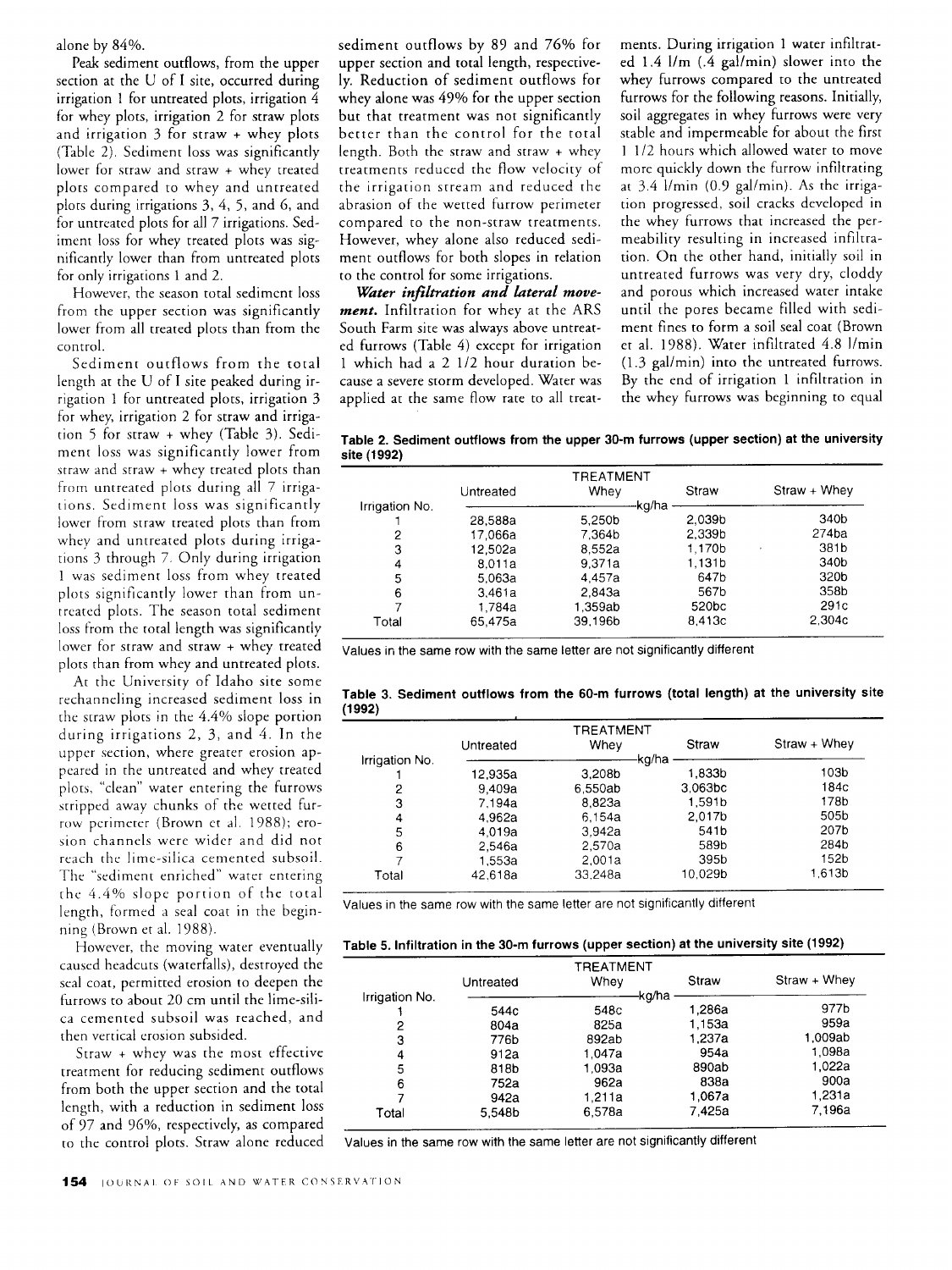| Table 4. Infiltration from USDA-ARS South Farm site 91-m furrows (1992) |  |  |  |  |  |
|-------------------------------------------------------------------------|--|--|--|--|--|
|-------------------------------------------------------------------------|--|--|--|--|--|

|                |           | TREATMENT |        |              |
|----------------|-----------|-----------|--------|--------------|
|                | Untreated | Whey      | Straw  | Straw + Whey |
| Irrigation No. |           |           | kg/ha  |              |
|                | 130b      | 100b      | 223a   | 139b         |
| 2              | 676b      | 762b      | 757b   | 1.147a       |
| 3              | 603b      | 653ab     | 525b   | 817a         |
| 4              | 459b      | 710a      | 499b   | 691a         |
| 5              | 504b      | 674a      | 470b   | 738a         |
| 6              | 508b      | 632b      | 612b   | 820a         |
|                | 582b      | 623ab     | 481c   | 658a         |
| 8              | 601a      | 651a      | 691a   | 710a         |
| Total          | 4.063b    | 4.805b    | 4.258b | 5.720a       |

Values in the same row with the same letter are not significantly different

Table 6. Infiltration in **the 610-m furrows (total length) at the** university site (1992)

|                |           | TREATMENT |        |                |
|----------------|-----------|-----------|--------|----------------|
|                | Untreated | Whey      | Straw  | $Straw + Whey$ |
| Irrigation No. |           | ·kg/ha    |        |                |
|                | 429a      | 629a      | 840a   | 602a           |
| 2              | 466a      | 523a      | 672a   | 599a           |
| 3              | 405c      | 506bc     | 631ab  | 709a           |
| 4              | 462b      | 468b      | 595ab  | 722a           |
| 5              | 425b      | 523ab     | 672a   | 727a           |
| 6              | 390b      | 524ab     | 595a   | 675a           |
|                | 571c      | 648bc     | 784ab  | 851a           |
| Total          | 3.148c    | 3,821b    | 4.789a | 4.885a         |

Values in the same row with the same letter are not significantly different

and surpass the untreated furrows. Infiltration in the whey furrows would have surpassed the untreated furrows had irrigation 1 lasted 12 hours.

A significantly greater amount of water infiltrated into the straw treated furrows (Table 4) compared to the other three treatments; the loose straw created minidams that slowed the water and increased the wetting perimeter. Straw + whey plots had a significantly greater amount of water infiltrate during irrigations 2 through 7, than in untreated or straw treated plots. There was no significant infiltration difference among the four treatments during irrigation 8. For the irrigation season, infiltration into the straw + whey treated furrows was significantly higher than for other treatments which did not differ significantly from each other.

Infiltration varied among treatments for specific irrigations on the upper section of the U of I site (Table 5) but no consistent pattern was evident. For example, both straw and straw + whey caused significantly more infiltration than the control or whey in irrigation 1, but those differences did not persist in irrigation 2. During irrigation 3, straw caused significantly more infiltration than occurred on the control, but this difference did not persist with subsequent irrigations. All treatments caused significantly more seasonal infiltration than the control.

Infiltration during the irrigation season for the total length at the U of I site was significantly higher for all treated plots compared to untreated plots (Table 6). As the season progressed, there was a tendency towards significantly greater infiltration for all treatments than for the control. No significant differences were observed the first two irrigations, but by irrigation 3 both straw and straw + whey provided conditions for significantly more infiltration than the control, and these differences continued with all subsequent irrigations. Whey alone did not increase infiltration significantly  $(P=0.05)$  over the control for any specific irrigation, but the total infiltration for the season was greater for the whey than for the control. Straw and straw + whey significantly enhanced total seasonal infiltration over both the control and whey treatments.

Erosion reduction and increased water lateral movement in all treated furrows compared to the untreated furrows was evident. Soil in the furrow bottoms became stabilized when whey was applied. For example, a jagged soil ridge having about a 3.8 cm (1.5 inch) drop created a water fall when whey was applied. The soil then dried before the first irrigation. Water flowed over that ridge during seven 12-hour irrigations without the ridge being destroyed by water action. Whey alone prevented deep furrow cutting and

maintained relatively wide furrow wetted surface that increased lateral water movement compared to the untreated furrows. Initially, water applied at the same flow rate to all treatments moved more quickly through the whey plots because of reduced resistance. Cracks did, however, develop in the whey treated furrows which allowed water to penetrate both laterally and downward. There was some rechanneling of the furrow stream that undercut the side-walls of the straw treated furrows. The moving sediment partially covered straw in the furrows. The flowing water removed a very small amount of the shortest straw from the furrows. In the straw + whey treatment, straw was held in place by the sticky whey rather than by the suspended sediment as in the straw treated furrows.

## **Conclusion**

This research shows that a one-time application of two low-cost agricultural byproducts, cottage cheese whey and straw, to irrigation furrows having different slopes can significantly reduce soil loss and increase infiltration. These treatments can conserve soil, water and plant nutrients. Compared to untreated furrows at the ARS South Farm site, straw alone significantly reduced season-long sediment outputs by 84%. The straw became partially covered and held in place by sediment. Straw created mini-dams that slowed the water which increased the wetted perimeter causing higher infiltration. Whey alone likely reacted with the soil at application time to increase the stability. Several soil reactions take place with the acid whey to produce cementing agents that increase the soil stability. As a result, whey alone was effective in significantly reducing sediment loss by 86%. Persistent cracks in the soil developed in the whey treated furrows that increased infiltration. Whey + straw had the greatest effect on reducing erosion and increasing infiltration compared to the other three treatments. Straw + whey reduced erosion by 98%.

The total sediment loss from the U of I upper section was significantly lower for all treated plots than from the control. Total sediment loss from the total length was significantly lower for straw and straw + whey treated plots than from whey and untreated plots.

For the irrigation season, infiltration at the ARS South Farm site was significantly higher for straw + whey than for other treatments which were not significantly different from each other. At both U of I